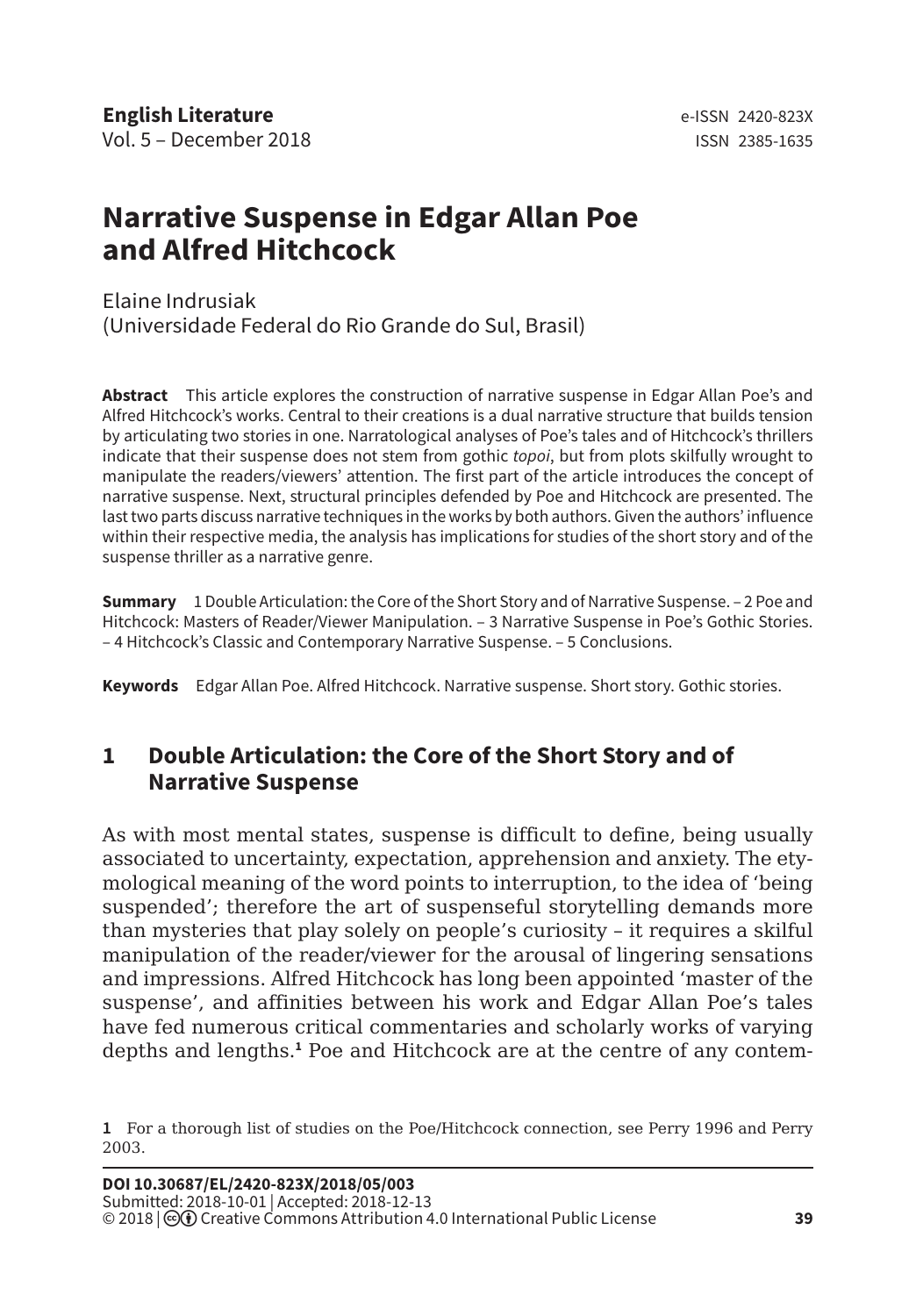porary conception of the suspense, but while much attention has been paid to themes and imagery favoured by both artists, not much has been explored in terms of formal and structural characteristics that allow for 'suspension' to occur in their artworks. As detective Dupin demonstrates in The Purloined Letter,<sup>2</sup> one might say that the obviousness of the common contents in these celebrated artists' works might have clouded one's perception of narrative devices employed by both authors in creating suspense, one of the three narrative universals appointed by Meir Sternberg (1992). Drawing from Poe's and Hitchcock's texts, I intend to demonstrate the recurrence of a dual narrative structure in some of their works, one that is at the core of what I call 'narrative suspense', endorsing Ricardo Piglia's rationale in his "Theses on the Short Story" (2011).

In his essay, Piglia (63) proposes that a short story always tells two stories. Depending on the balance the author keeps between these two narrative lines and the tension it generates, tales fall into one of two categories, classic or contemporary short stories. Poe's formula sets the model for classic short stories: 'Story One' hides 'Story Two', which is told through allusions, fragments and ellipsis; when Story Two is finally revealed, the reader is surprised. The modern or contemporary short story, however, brings the two narrative lines to the fore without ever resolving the tension between them. Certainly, layers of significance may be found in all types of artistic texts, but these two narrative levels proposed by Piglia should not be mistaken for allegorical or metaphorical content; the enigma is simply a story told in a mysterious way. Therefore,

[t]he strategy of the tale is placed at the service of that coded narration. How to tell a story while another is being told? This question synthesizes the technical problems of the short story. Second thesis: the secret story is the key to the form of the short story […]. The classic short story à la Poe told a story while announcing that there was another; the modern short story tells two stories as if they were one. Hemingway's 'iceberg theory' is the first synthesis of that process of transformation: the most important thing is never recounted. The secret story is constructed out of what is not said, out of implication and allusion. (64-5)

Though only an investigative tour de force would allow us to determine the applicability of Piglia's theses to the whole genre of literary short stories, his exemplification renders the theses plausible and draws attention to a narrative structure recurrently implemented by the writers he analyses. Moreover, when it comes to Poe's case, not only do Piglia's theses shed

**<sup>2</sup>** All references to works by Poe are taken from G.R. Thompson's 2004 edition of *The Selected Writings of Edgar Allan Poe* (Poe 2004).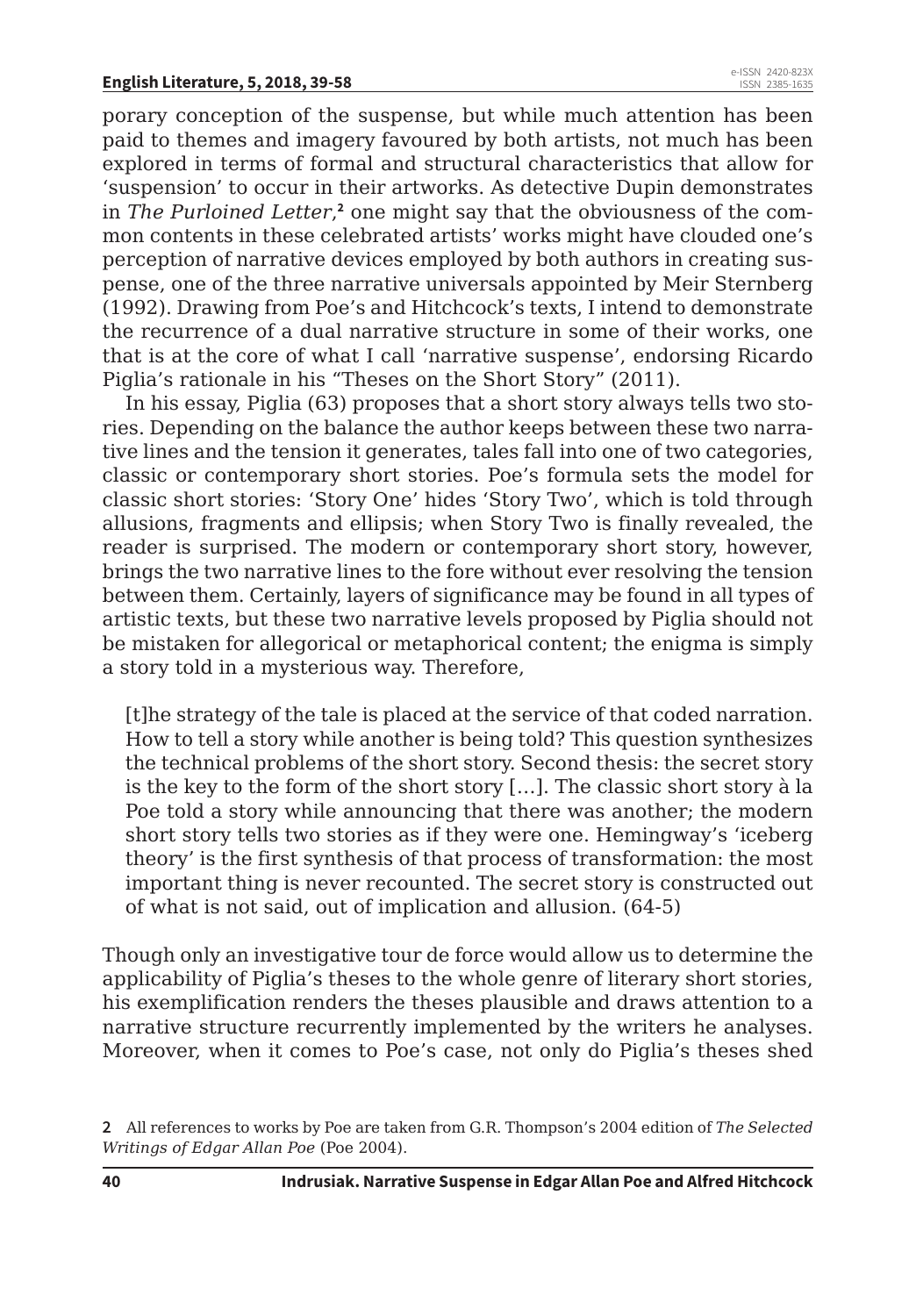light on the writer's fictional texts, but they also complement his highly influential critical work, the foundation of the 'theory of the effect', a collection of principles drawn from his essay *The Philosophy of Composition*, published in 1846, and from some of his literary reviews. According to Charles May, though the short story has considerably evolved due to contributions from Piglia's 'modern' writers and their followers, Poe's influence cannot be overestimated, because

[s]ince no theory of the short prose tale had been developed when Poe was writing, he borrowed theoretical ideas from those genres that did possess a critical history, such as drama and poetry, and applied them to the gothic tale form that was popular during his time. The following generic elements are the most important ones Poe made use of: (1) the conventionalized and ritualized structure of the drama; (2) the metaphoric and self-contained unity of the lyric poem; (3) the technique of verisimilitude of the eighteenth-century novel; (4) the point of view and unifying tone of the eighteenth-century essay; and (5) the spiritual undercurrent and projective technique of the old romance and the gothic story. When you add to these the notion of prose assuming the spatial form of painting, which Poe suggested in the 1842 Hawthorne review, you have the basis for a new generic form. (May 1994, 14)

Given Poe's relevance to the Western tradition of short stories, his use of narrative suspense, i.e. the twofold narrative structure identified by Piglia, may have influenced countless writers both directly and indirectly, since literary texts are known to establish intertextual relations regardless of authorial intention. Likewise, many storytellers who favour other genres or other media may have been equally inspired by Poe, whether by reading his own work or those by authors who have incorporated his narrative techniques. As I intend to demonstrate in what follows, Hitchcock is one of such cases.

#### **2 Poe and Hitchcock: Masters of Reader/Viewer Manipulation**

Tracing influences does not necessarily call for an inspection of one's library, but when a filmmaker of the early days of cinema confesses to having been an avid reader of, and to having been deeply touched by a writer's biography and fictional work, the likelihood of direct influence grows exponentially. Even though Alfred Hitchcock never adapted a text by Poe, affinities between their works were pointed out in some of the earliest critical accounts to the filmmaker's oeuvre. Hitchcock himself acknowledged the similarities between his work and Poe's. Yet, despite confessing his admiration for the writer's works, in the essay *Why I'm Afraid of the*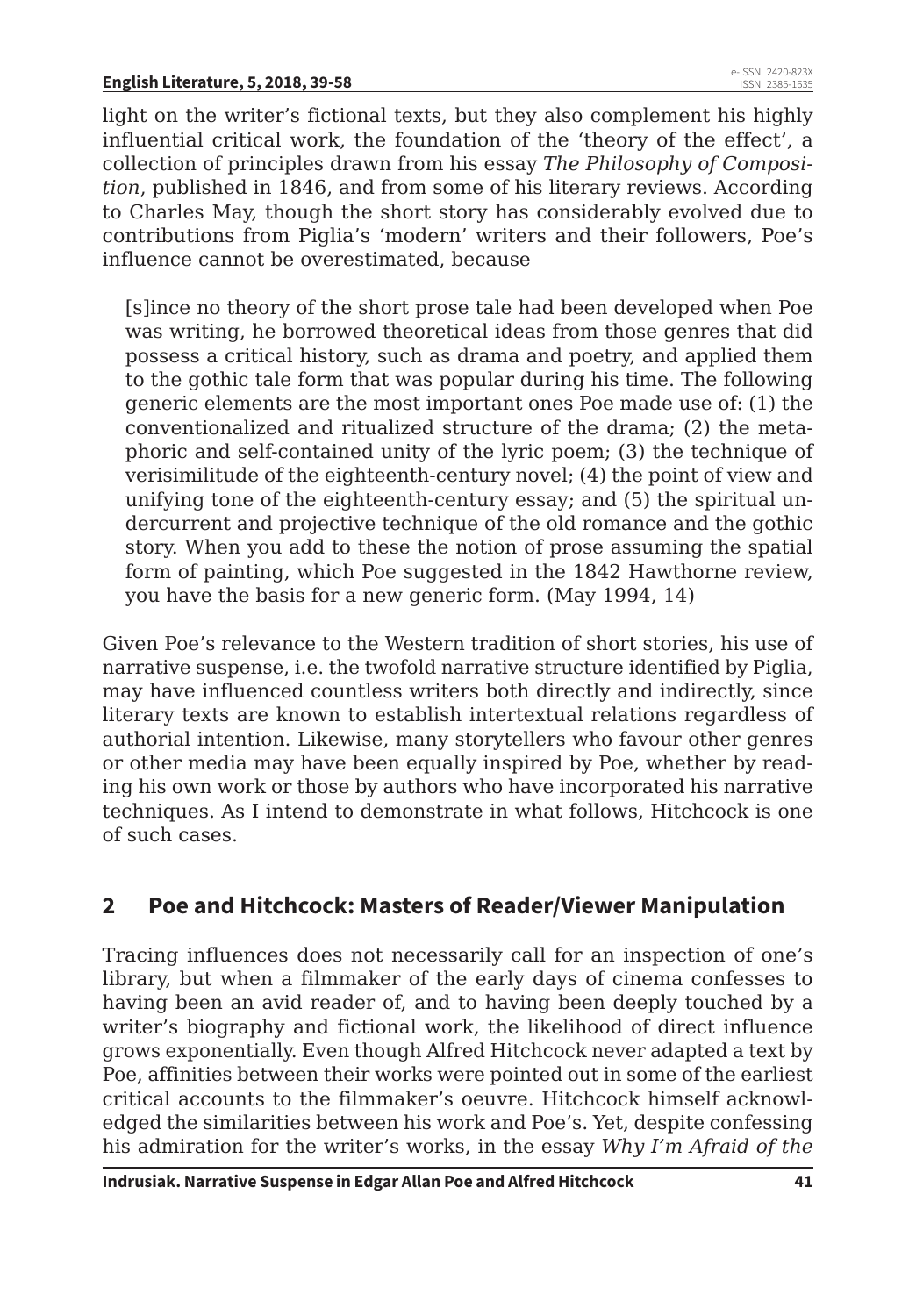*Dark* he downplays the influence appointed by critics on the grounds that Poe was a Romantic *poète maudit*, while he was a contemporary commercial filmmaker. Anyone vaguely familiarised with intermedia studies and with the romantic undertones of contemporary culture will soon realise how unsubstantial Hitchcock's argumentation was.

Hitchcock's incapacity to perceive the extent and depth of Poe's influence might be either a classic symptom of "anxiety of influence" (Bloom 1973) or a natural consequence of readings focused on what Poe wrote *about* rather than on *how* he did it. If Hitchcock's knowledge of Poe's work was restricted to his fiction, then the limitation is quite understandable; had he read Poe's critical works, however, he would have found great affinities with his own ideas. In his celebrated interview to François Truffaut, Hitchcock stated:

You know that the public always likes to be one jump ahead of the story; they like to feel they know what's coming next. So you deliberately play upon this fact to control their thoughts. (Truffaut 1985, 269)

In 1842, however, Poe had already defended that same degree of authorial control in his "Review of Twice-Told Tales and Mosses from an Old Manse":

In the brief tale [...] the author is enabled to carry out his full design without interruption. During the hour of perusal, the soul of the reader is at the writer's control. (Poe 2004, 692)

Unlike Hitchcock, Poe did not have a Truffaut to elicit and praise his skills in storytelling and reader manipulation. Appreciated by French critics for his symbolism and popular among worldwide fans of horror stories, Poe's recognition has hardly been that of a narrative genius. Despite recent efforts by scholars such as Benfey (1993), Peeples (2002) and Zimmerman (2005) in proposing thorough form and structure-oriented readings of Poe's fictional prose, for several reasons (see Peeples 2004, ch. 3) it seems it will take a while to undo the damages of so many reviews and studies that have reinforced Aldous Huxley's opinion that

[t]he substance of Poe is refined; it is his form that is vulgar. He is, as it were, one of Nature's Gentlemen, unhappily cursed with incorrigible bad taste. To the most sensitive and high-souled man in the world we should find it hard to forgive, shall we say, the wearing of a diamond ring on every finger. Poe does the equivalent of this in his poetry; we notice the solicism and shudder […]. It is when Poe tries to make it too poetical that his poetry takes on its peculiar tinge of badness. (quoted in Peeples 2004, 64)

In the essay *From Poe to Valéry*, T.S. Eliot, another form-oriented and highly demanding critic, seems to agree with Huxley. Yet, by examining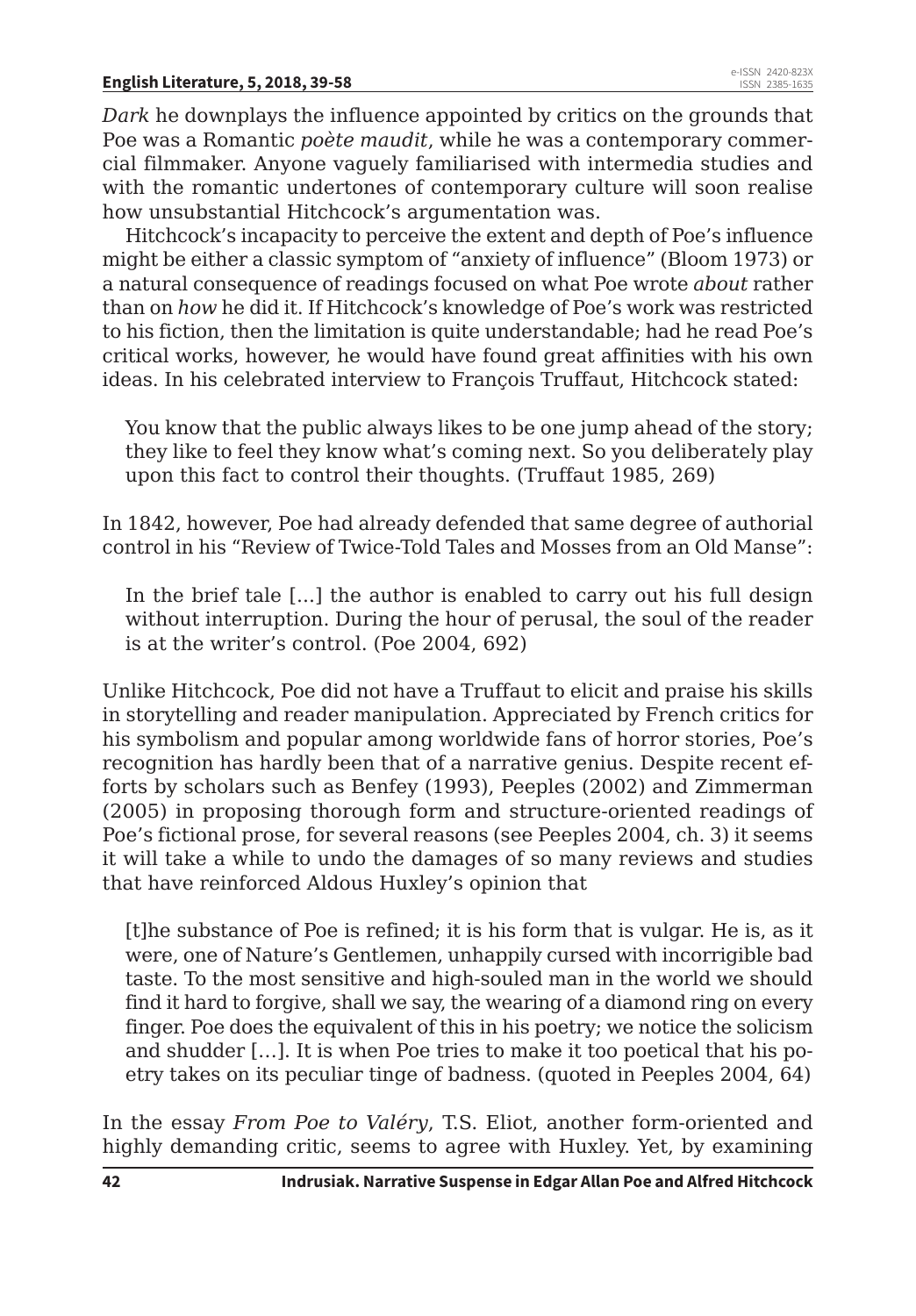Poe's works through the eyes of his French enthusiasts, Eliot notices a much more elaborate poetics emerge not only from Poe's poems, but also from his prose fiction and criticism, concluding that *The Philosophy of Composition* "has not been taken so seriously as it deserves" (Eliot 1949, 333). Though Eliot states that Poe's most famous essay delineates a method for poetic creation that, if properly applied, should have resulted in a far more sophisticated product than *The Raven* (which the author of *The Waste Land* does not regard as a "thoroughly good job", 331), he still believes the text to be a gateway to the understanding not only of Poe's principles and techniques, but also of those poets who may have perfected them under his influence. After all,

[n]o poet, when he writes his own art poétique, should hope to do much more than explain, rationalise, defend or prepare the way for his own practice: that is, for writing his own kind of poetry. He may think that he is establishing laws for all poetry; but what he has to say that is worth saying has its immediate relation to the way in which he himself writes or wants to write: though it may well be equally valid to his immediate juniors, and extremely helpful to them. We are only safe in finding, in his writing about poetry, principles valid for any poetry, so long as we check what he says by the kind of poetry he writes. (Eliot 1949, 333-4)

It is interesting to note that, though he dislikes Poe's literary accomplishments, Eliot is aware of the incomplete reading English-speaking critics had of his oeuvre. Richard Wilbur, on the other hand, not only celebrates Poe's style, but urges for a closer reading of his prose fiction, a significant shift from previous form-oriented criticism, which favoured Poe's poetry. Without disputing over some of the difficulties posed by Poe's "fruitcake style", Wilbur states that

[w]e must give Poe the trustful attention that we're used to giving John Donne – we were all told in school to read John Donne very carefully. Nobody said that we should do that with Poe. I think that if he's read word by word, he turns out, at his best, to be a very rich and intentional writer. (Wilbur, Cantalupo 2003, 79)

Perhaps the best way to learn how to read Poe more carefully is to follow Eliot's advice and go back to *The Philosophy of Composition* and Poe's other influential critical texts. Being an analysis of the methodic creation of a poem, *The Philosophy of Composition* does not offer much guidance in terms of narrative construction to a prospective short story writer. Apart from defending brevity at all costs as well as a careful choice of words that mean and sound in accordance with a pre-designed final effect, the text does not explore many structural aspects, such as narrative voice, focalisa-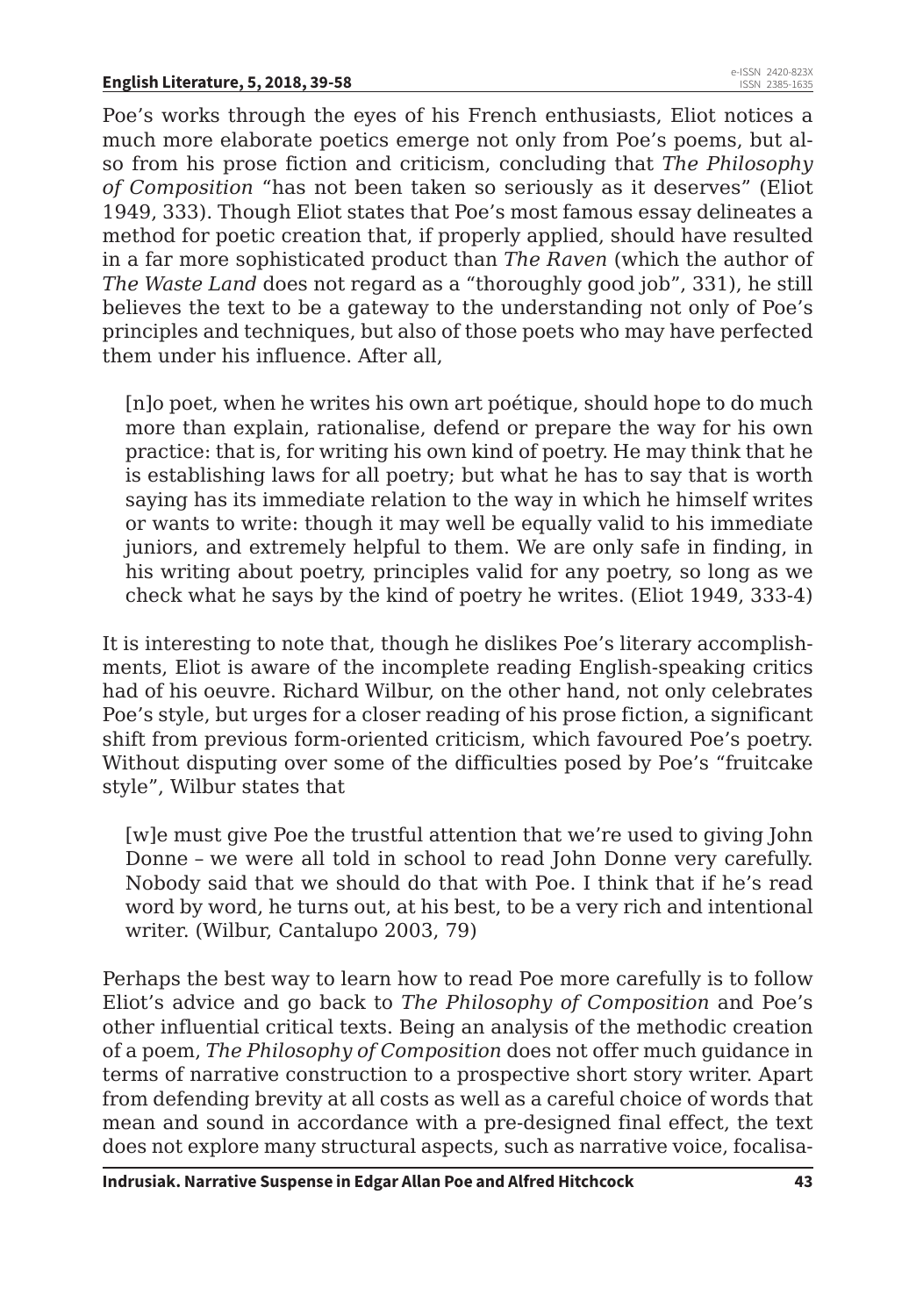tion, order of events and manipulation of time. However, if we apply Poe's defence of and search for *le mot juste* to some of his best accomplishments in fictional prose, we may find not only mathematically designed plots, but the repetition of narrative devices and structures. In other words, a careful analysis of Poe's oeuvre points to a narrative formula, and before deeming this statement as derogatory, one should keep in mind that not all recipes are simple and easy to follow. Besides, as DeLoy Simper puts it, Poe's critical writing provides solid "argument for conscious and planned artistry" (1975, 228) as well as theoretical principles that suggest parallels with Hitchcock's method of film-making.

It is no secret that many of Poe's tales and poems revolve around a somewhat limited number of themes and motifs found in *The Raven* and appointed by the poet as the most suitable to bring about the effect of "intense and pure elevation of the soul" (Poe 2004, 678). It is also a wellknown fact that he rewrote many of his short stories, publishing alternative versions of the same texts in different magazines. Though one might speculate that such alterations and republishing of previous stories were made so as to lessen the poet's dire financial situation, it is quite likely that the prolific writer and editor would obsessively revise his work in order to attain that which Simper named "the well-wrought effect" (1975, 226). That same obsessive attitude may be found behind Hitchcock's remake of *The Man Who Knew Too Much* (1934, 1955), as well as in his frequent revisiting themes, motifs and narrative constructions of earlier films as a means to perfect and maximise the effect of his narratives on the public. Again, allusions to this common feature may be found in many passages of both artists' critical works. Hitchcock, for instance, claimed to be

against virtuosity for its own sake. Technique should enrich the action. One doesn't set the camera at a certain angle just because the cameraman happens to be enthusiastic about that spot. The only thing that matters is whether the installation of the camera at a given angle is going to give the scene its maximum impact. The beauty of image and movement, the rhythm and the effects – everything must be subordinated to the purpose [...]. My main satisfaction is that the film had an effect on the audiences, and I consider that very important. I don't care about the subject matter; I don't care about the acting; but I do care about the pieces of film and the photography and the sound track and all of the technical ingredients that made the audience scream. I feel it's tremendously satisfying for us to be able to use the cinematic art to achieve something of a mass emotion. (Truffaut 1985, 103 and 282)

Such statements verge on uncanniness when compared to Poe's own synthesis of a theory of the effect: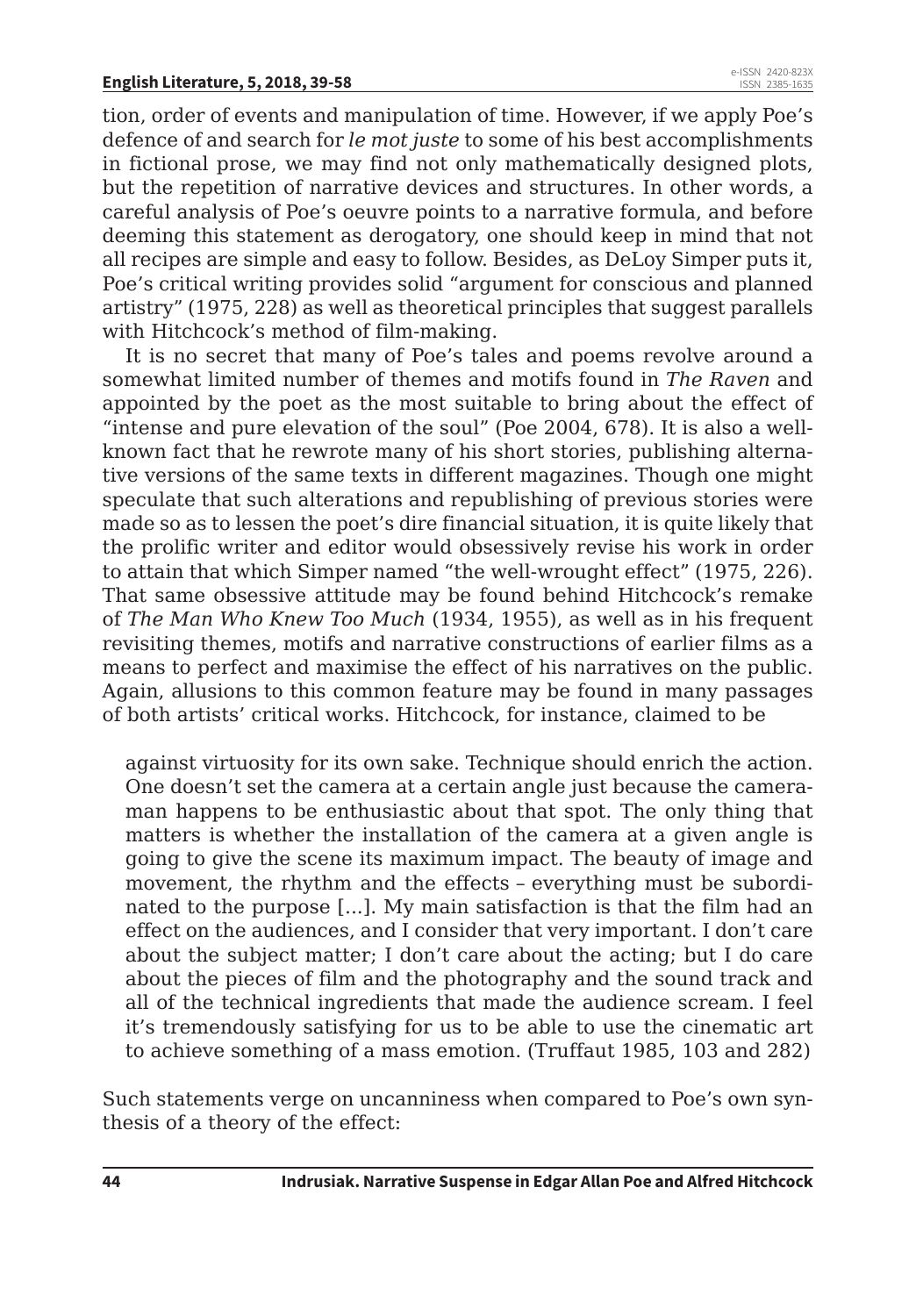A skillful literary artist has constructed a tale. If wise, he has not fashioned his thoughts to accommodate his incidents; but having conceived, with deliberate care, a certain unique or single effect to be wrought out, he then invents such incidents – he then combines such events as may best aid him in establishing this preconceived effect. If his very initial sentence tend not to the outbringing of this effect, then he has failed in his first step. In the whole composition there should be no word written, of which the tendency, direct or indirect, is not to the one pre-established design. And by such means, with such care and skill, a picture is at length painted which leaves in the mind of him who contemplates it with a kindred art, a sense of the fullest satisfaction. The idea of the tale has been presented unblemished, because undisturbed; and this is an end unattainable by the novel. (Poe 2004, 647)

Hitchcock's identification with Poe's ideas was such that even in pondering about the affinities between films and literature, he believed the short story to be the genre most akin to his cinema, a revelation made back in 1941 in an interview to Beth Twiggar:

To my mind the nearest parallel to the feature motion picture as an art form is neither theater nor the novel but the short story. In a play there are intermissions. There are lapses of minutes to weeks in the reading of a novel. But short stories and films are taken in all at one sitting. There are no breaks to give the audience digestion time. The plot in both cases must spin directly to a climax, and speed is essential to directness. Implicit, indeed. So the short story and the screen play have unity and speed in common, and one thing more – each, in my opinion, requires a twist ending. (Twiggar 2015, 62)

Therefore, Hitchcock's own words indicate his adherence to a 'cinematic theory of the effect'. Moreover, as I will demonstrate, his concept of suspense, the very foundation of his work, is aligned to Meir Sternberg's functional approach and mirrors Poe's narrative techniques, particularly the dual narrative structure identified by Piglia.

## **3 Narrative Suspense in Poe's Gothic Stories**

Before moving into a more detailed account of Poe's narrative techniques, it should be noted that he did not make use of narrative suspense in all of his tales, since his oeuvre includes a variety of texts with different artistic goals. In fact, though different groupings have been proposed as a means to organise his texts, even a cursory analysis of his diverse fictional prose indicates three broad categories he explored with different stylistic re-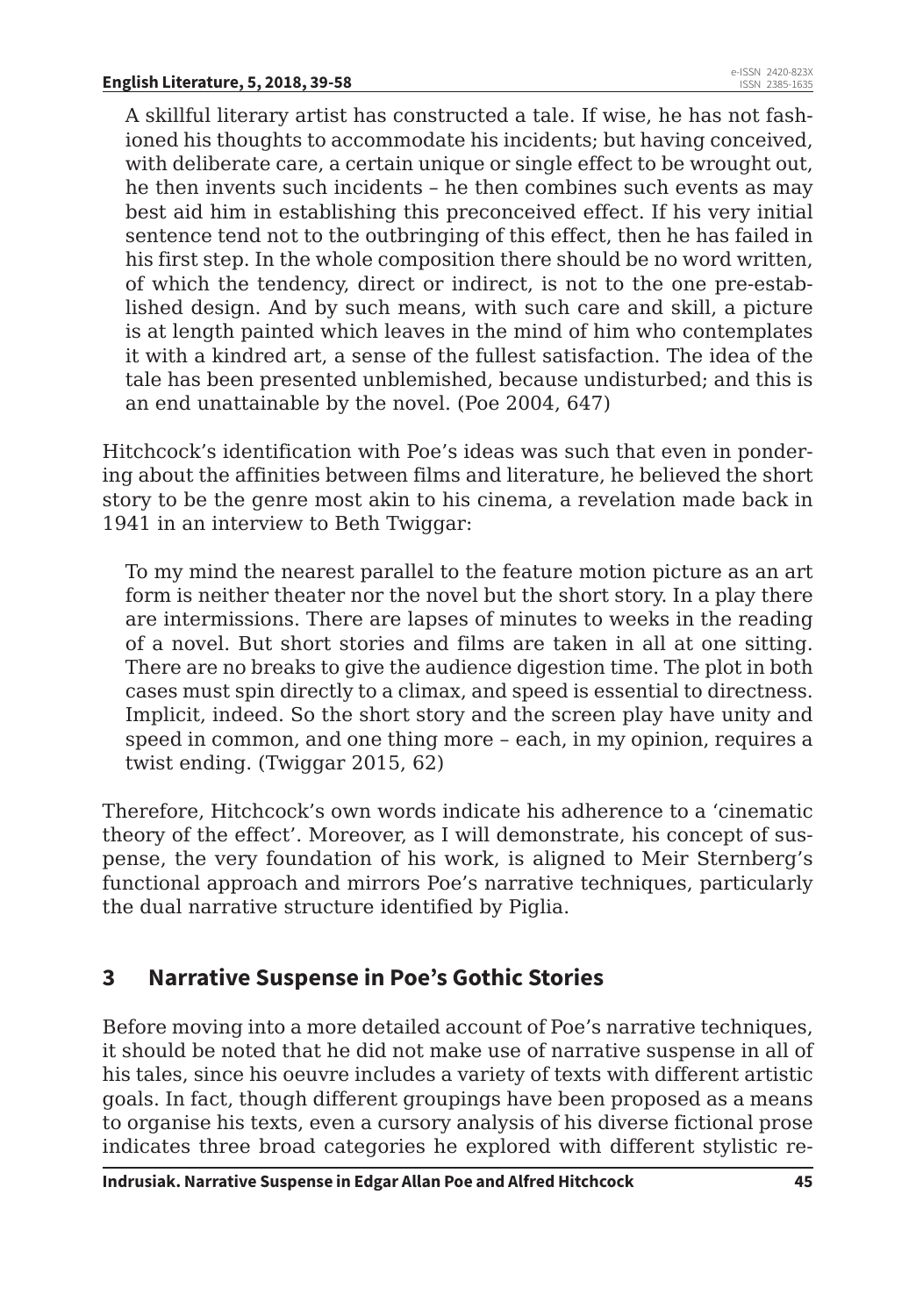sources and for different purposes: the tales of ratiocination, founders of detective literature; those of allegory and satire, usually aimed at social and literary criticism; and those generally regarded as the gothic tales. Of course, as most categories in literary studies, these are not clear-cut, hence 'contaminations' occur. Still, I believe this classification may help us identify more accurately which part of Poe's huge and diverse body of work deeply influenced Hitchcock's filmmaking. The first category is filled by the Dupin narratives and a few other stories revolving around puzzle or mystery solving, such as *The Gold-Bug*. The second comprises some of Poe's less popular pieces today, for our detachment from the context to which they wittingly point considerably impairs interpretation; examples of these would be *Loss of Breath*, *The Man That Was Used Up* and *King Pest*. However, irony being a marked trait of Poe's writing, hints of satire and allegories are often found in stories of the other two groups. Finally, the third category brings some of Poe's most popular works; it is precisely the one that has left its marks not only on Hitchcock's cinema, but in most Western short story writers. It is also in this group that we find the tales in which Poe most proficiently exercised the unity of effect defended in his own critical texts and the dual narrative structure identified by Piglia. Stories such as *The Black Cat*, *The Tell-Tale Heart*, *The Fall of the House of Usher* and *Ligeia* are grouped in this third category. These tales are usually called suspenseful, and the fact that they share gothic themes and atmosphere suggests that the appellation is related to these common traits.

However, what I intend to point out is precisely the fact that much of what has been said about Poe and about suspense stories is based on the fallacy that such texts are suspenseful *because* they play on readers' fears and superstitions. In fact, it is the narrative structure that creates tension, regardless of the nature of the events. This fallacy arises from the fact that the word 'suspense' does not belong exclusively to the field of narrative studies. It is often used as a near synonym to mystery, thriller and horror, especially in film categorization. Part of this misnaming may be attributed to the indeterminacy of the state of mind associated to suspense, as previously referred. In addition to that, the cultural industry often exploits this near synonymy in marketing works that manipulate audiences' curiosity, fears, taboos and superstitions, a practice that further blurs lines between these (possibly) separate genres.

In order to avoid such imprecision, I propose to use the phrase 'narrative suspense' that stresses the intrinsically structural nature of Poe's and Hitchcock's take on the genre. Similarly, Meir Sternberg (1992) raises 'suspense' to the category of a narrative universal, while differentiating it from surprise and curiosity, the other two master roles of narrative texts, according to his functional theory of narrative. Certainly, choices of theme may add tension to suspense narratives, but anyone who has already come across a poorly built horror story knows that the impact of a text depends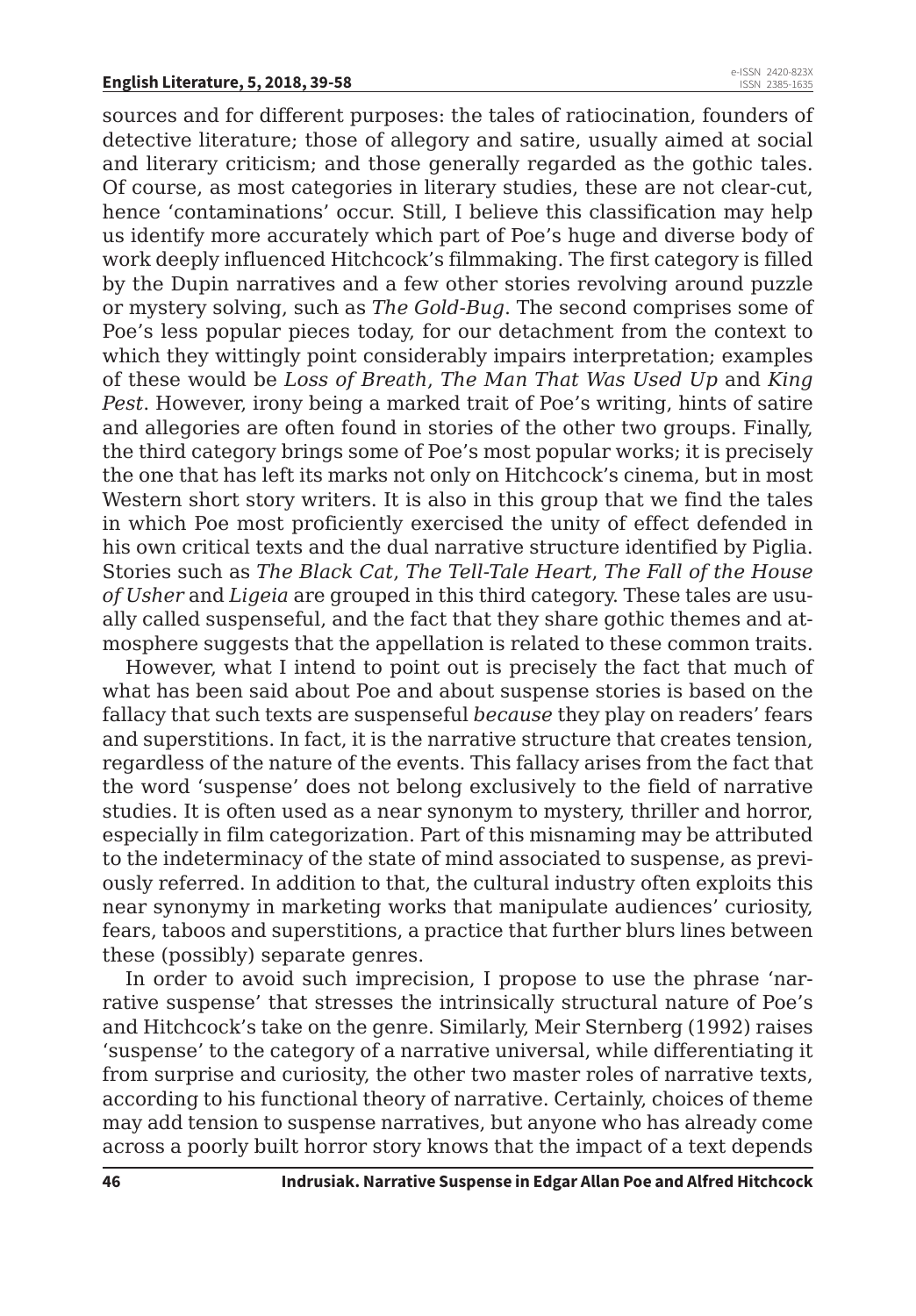more on *how* the story is told than on *what* it tells. The fact that macabre predicaments also appear in some of Poe's allegorical tales is an indication that theme alone does not build suspense. As Poe points out in *The Philosophy of Composition*, tone is of paramount importance in building an effect; even ordinary incidents may be used to build extraordinary effects if the proper tone is applied. Conversely, the most gruesome incidents may be rendered as casual and amusing if told in a tongue-in-cheek tone, an exercise repeatedly made by Hitchcock and his collaborators in the TV series *Alfred Hitchcock Presents* and in the theatrical trailers of his feature films, for example. Unlike poems, however, short stories and films establish their tones by means of structural features other than those appointed by Poe as crucial to the effect in *The Raven*. Therefore, in attempting to investigate how suspense is created in narratives, narratological analyses may help reveal the strategies used to create the indispensable tense tone as well as to manipulate reader/viewer response.

As previously mentioned, a closer reading of Poe's works reveals recurrent narrative traits, particularly in the gothic tales. In his analysis of *The Cask of Amontillado*, James Phelan (2007) emphasises the rhetorical nature of Poe's narrative, a trait found all over his oeuvre. Poe's narrators are textbook examples of unreliability ranging from fallibility to outright untrustworthiness (on 'unreliability' see Olson 2003). In their "purposive communicative acts" these narrators tell or write down events their excited minds claim to recollect as having involved them, often addressing an external narratee in attempts to prove their sanity, and make sense of puzzling incidents or "unburden their tormented souls" (Phelan 2007, 203). Being memories, these stories are mostly told in homodiegetic analepses and with a skilful manipulation of time that subtly switches between acceleration and deceleration, and forces the reader to focus on those events that the narrator's partial or biased judgment deems most relevant but that may blur, cloud or distort an otherwise perfectly logical and banal sequence of events, a fact at times pointed out or hinted at by the narrators themselves:

Hereafter, perhaps, some intellect may be found which will reduce my phantasm to the common-place — some intellect more calm, more logical, and far less excitable than my own, which will perceive, in the circumstances I detail with awe, nothing more than an ordinary succession of very natural causes and effects. (Poe 2004, 349)

Associated to the use of gothic *topoi* that play on people's superstitions and fears, the narrative construction translates a feverish mind's take on reality. Surely, the events in *The Black Cat* would still sound fantastic if the cats in the story were white, but external focalisation would probably convert the seemingly supernatural story into a tragic yet all too plausible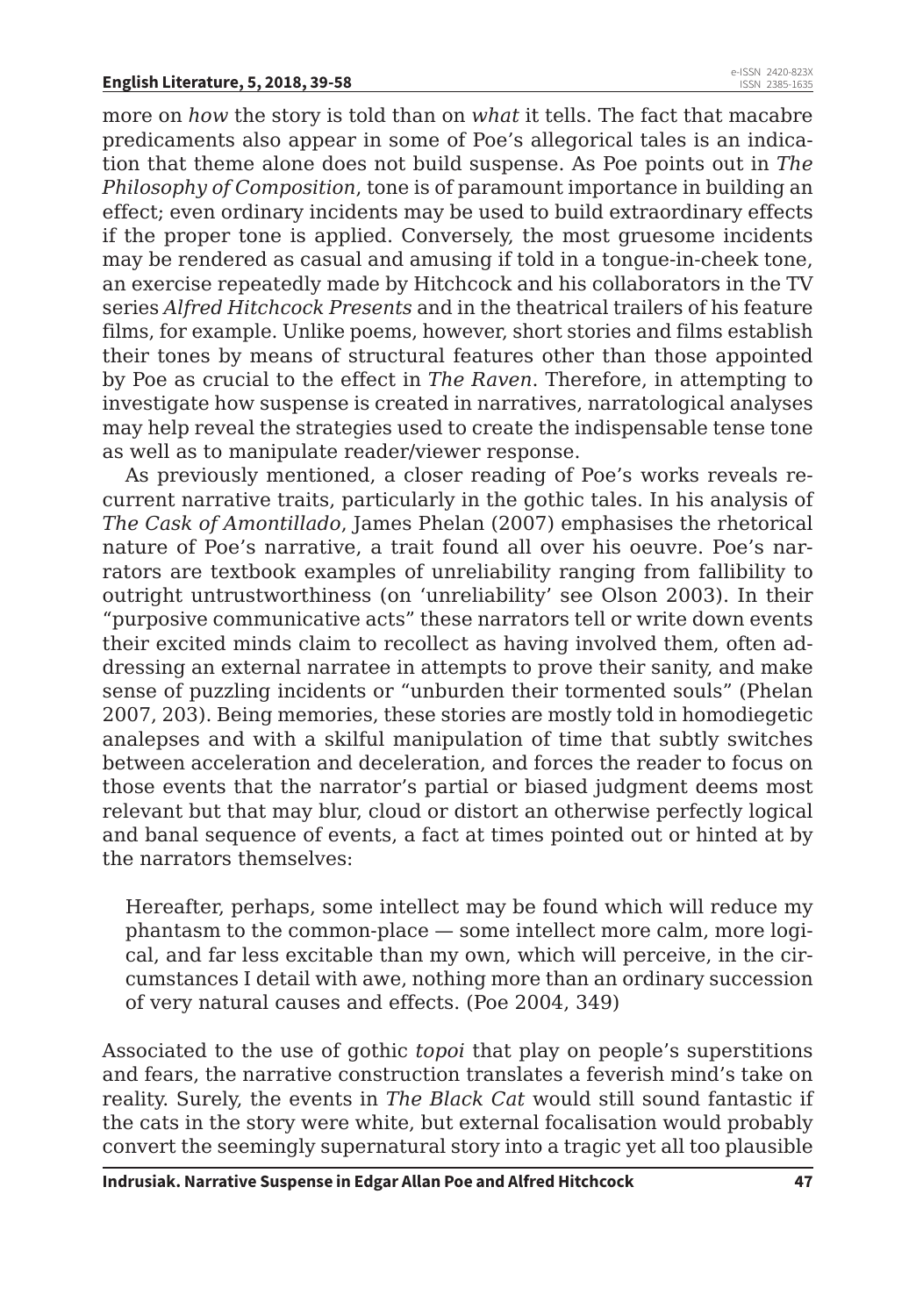account of a man who tortures all those who love him (and himself) once he realises he has become corrupt and degraded, i.e. a person who does not deserve love and should be severely punished (which will not happen unless his crimes go beyond simply torturing and killing *cats*). Therefore, it is the narrative structure of the tale, particularly its fixed focalisation, that creates tension and puzzles readers, not the nature of the events told. The effect obtained during "the hour of perusal", then, is a crescendo of tension over perfectly ordinary occurrences, not the sudden revelation of something fantastic or supernatural, a narrative construction that matches Hitchcock's amusing yet accurate definition of suspense:

There is a distinct difference between 'suspense' and 'surprise', and yet many pictures continually confuse the two. I'll explain what I mean. We are now having a very innocent little chat. Let us suppose that there is a bomb underneath this table between us. Nothing happens, and then all of a sudden, "Boom!" There is an explosion. The public is *surprised*, but prior to this surprise, it has seen an absolutely ordinary scene, of no special consequence. Now, let us take a *suspense* situation. The bomb is underneath the table and the public *knows* it, probably because they have seen the anarchist place it there. The public is *aware* that the bomb is going to explode at one o'clock and there is a clock in the decor. The public can see that it is a quarter to one. In these conditions this same innocuous conversation becomes fascinating because the public is participating in the scene. The audience is longing to warn the characters on the screen: "You shouldn't be talking about such trivial matters. There's a bomb beneath you and it's about to explode!" In the first case we have given the public fifteen seconds of *surprise* at the moment of the explosion. In the second we have provided them with fifteen minutes of *suspense*. (Truffaut 1985, 73; italics in the original)

It seems quite clear, then, that the two masters of narrative manipulation shared the same ideas concerning the nature of suspense and how to obtain it: you tell one story while another is being told, and you manipulate your reader/viewer by alternating facts from those two story lines and by playing with narrative time, expanding unimportant passages to build tension and accelerating those events that, given proper attention, might reveal too much of the second story before it is time to bring it up. Therefore, the core of the short story as proposed by Piglia lays the foundation for the narrative suspense practiced by Poe and Hitchcock.

According to Louise Kaplan (1993, 46), Poe's fiction is highly deceptive, for the writer believed that imaginative literature worthy of that name hides its deepest meaning in an *under*current. As a result, the text itself becomes a puzzle to be assembled by the initiated reader. At surface level, the narrator controls the reader's focus, imposes his point of view and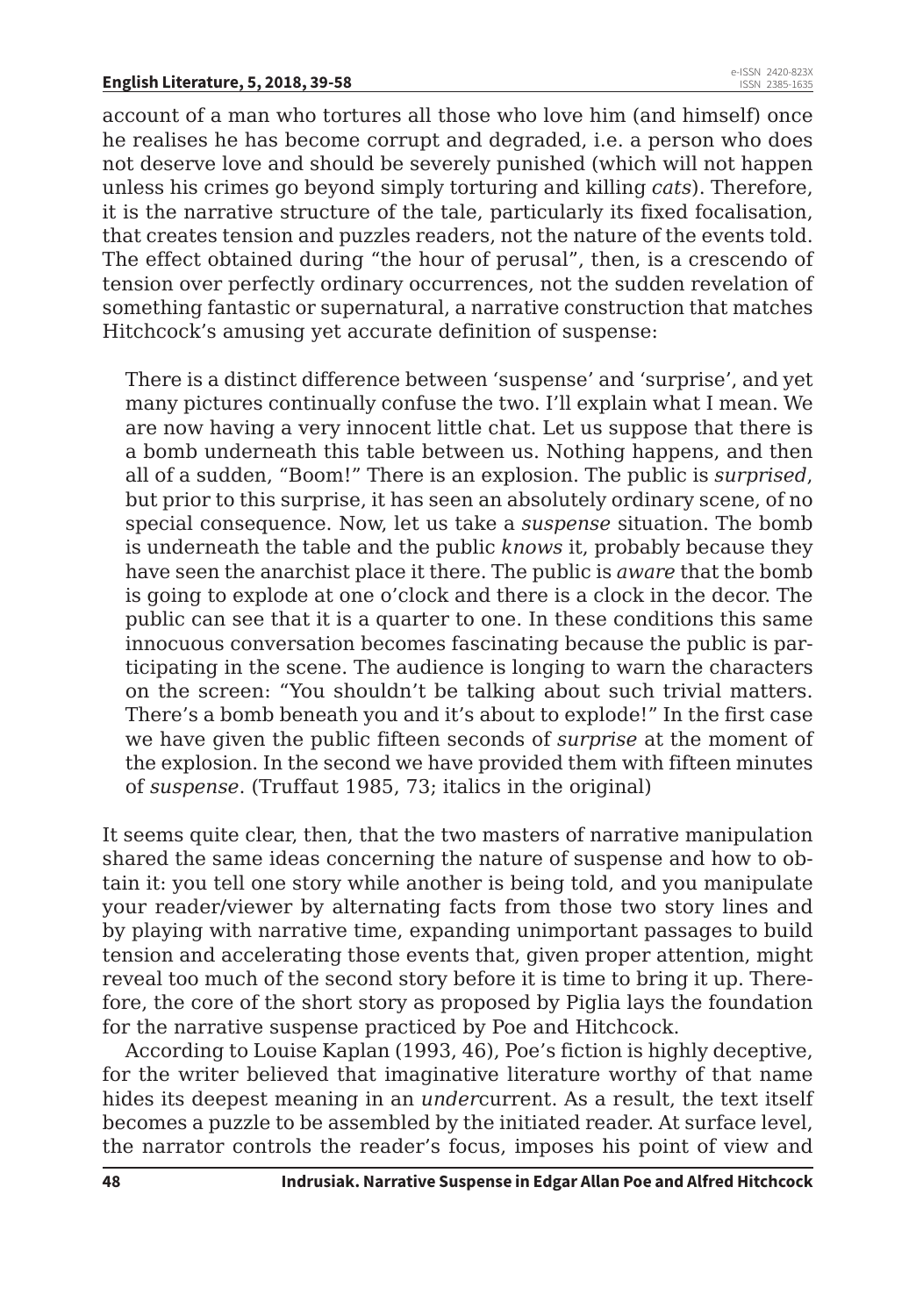suggests cause-effect relationships between events that may seem to be simple coincidences. He also reports his feelings and impressions as facts, which are rarely counter-balanced by those of other characters and thus become misleading forewarnings. In short, he manipulates the reader into acknowledging the extraordinary nature of those events told by his traumatised, deranged or intoxicated mind. At a deeper level, however, clues indicate another story line running parallel, one that often contradicts the narrator's impressions, providing a far more rational and plausible view of the events narrated. By pulling this secondary thread, these clues make emerge a completely different understanding of the tale. Since there are no switches in the narrative voice, the clues are provided by the narrators themselves, either unintentionally – such as in the exacerbated tone of some passages, which result slightly ludicrous, therefore unbelievable – or in their honest attempt to grasp reality beyond their altered mental states, such as in occasional and brief switches in focalisation to comment on other character's actions and reactions.

As in *The Black Cat*, also the narrator of *The Tell-Tale Heart* gives us clues about his motives for committing his crime: he says he is not mad but admits he has a disease that has sharpened his senses, especially hearing; he claims to *know* what the old man feels when awaken by noises, he knows his victim hears the death watches inside the walls, and, above all, he loves the old man but cannot stand the sight of his blind eye. Greta Olson argues that the paradoxical nature of the events in the story forces the reader to choose "the therapeutic strategy of reading against the grain" (Olson 2003, 103) by attributing mental instability and a pathological untrustworthiness to the source of the narration. Yet why would readers be so quick to judge this narrator? Why would they simply disregard, in the very first paragraph of the text, the narrator's claim to sanity? Perhaps most readers would do so simply because this is a Poe story of the gothic type, one that is usually accompanied by a paratext that points to the supernatural, the abnormal and the gruesome.

However, Poe's masterful use of the dual narrative structure constantly poses an invitation to decode or decipher a peculiar sequence of events (Benfey 1993, 27). Everything that seems obvious or clear in his writings should be taken with a grain of salt. That which is easily grasped in his tales constitutes what Piglia names "story one" and it usually comprises the supernatural, fantastic and horrid elements. But the experienced Poe reader accepts the challenge to assemble the puzzle, to find 'story two' in the interstices of the conventional gothic story. In so doing, this detectivereader cannot afford to be quick in assessing the narrator's (un)reliability. It is quite revealing what a reader finds in Poe once s/he neutralises the paratext and all the assumptions one tends to project on tales said to be only gothic. In the case of *The Tell-Tale Heart*, by giving the narrator the benefit of the doubt, a whole new and far more reasonable story emerges.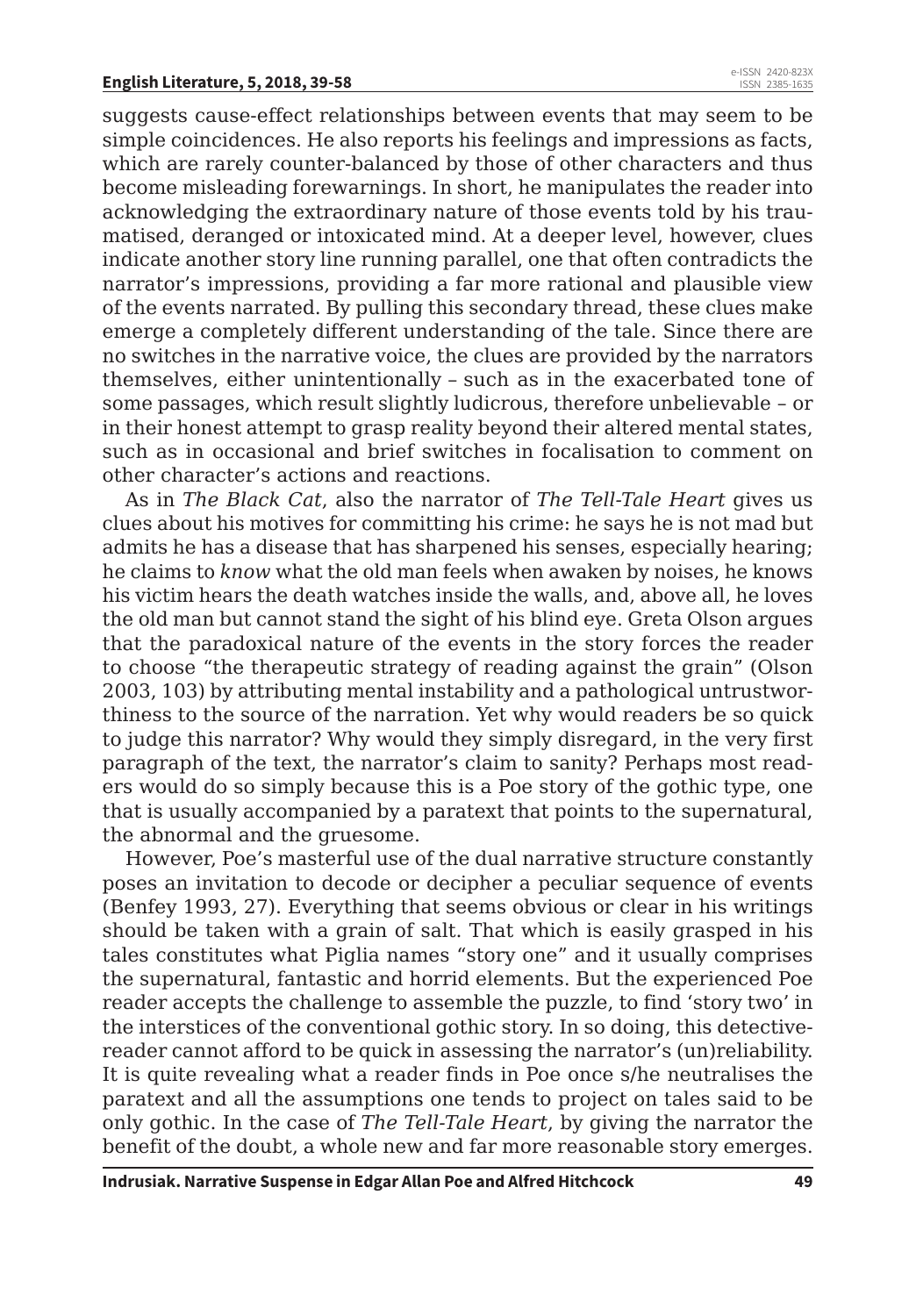Would it not be plausible that, like the old man, the narrator also has had his hearing sharpened by increasing visual impairment, and the sight of his friend's condition both saddens and scares him, for it foreshadows his own future, making him *nervous*, as he claims to have been? Under these circumstances, the growing noise of the beetles inside the walls becomes unbearable, not only for their intensity but for the association the narrator has made with his terrible crime. Therefore madness may not be the cause of the crime, but it may turn out to be its consequence.

Plausible as it may be, this is just another possible reading of the short story, one that certainly does not override the (many) previous and equally reasonable ones, such as Alber, Iversen, Nielsen, and Richardson's revealing 'unnatural' approach (2010). So much dissent about a seemingly simple tale only reinforces Piglia's theses, for no one questions what the narrator tells at surface level, as fantastic as that may be, nor there seems to be much variance in the interpretations of this 'story one'. What generates so much curiosity and probing is that which is not clearly stated, but which is implied and alluded to throughout the narrative by several scattered clues that can only be detected in the attentive reading Wilbur (2003) urges for. These clues are pieces of a puzzle that, once assembled, reconfigures the whole text or, as Hemingway (1971) would put it, reveals the actual size of the iceberg.

## **4 Hitchcock's Classic and Contemporary Narrative Suspense**

Added to the catalogue of similarities between Poe's and Hitchcock's works and opinions, the British director's cinema relies heavily on puzzles, a fact that earned him some bad reviews before his reputation as an auteur was established.**<sup>3</sup>** As Thomas Leitch (1991) demonstrates, Hitchcock's games were not only frequent but also diverse, ranging from 'find the director' and other uses of his own filmic persona to a complex and striking deconstruction of generic conventions. As in most good tricks, there is more than meets the eye behind those gimmicks. A close reading of Hitchcock's films reveals some of these games to be strategies at the service of narrative suspense, in other words, the same dual narrative structure Piglia finds at the core of the short story. In addition to that, a diachronic perspective allows us to notice the evolution of the director's mastery over this technique. A skilled adapter, Hitchcock chose to shift from theatrical sources to prose fiction quite early in his career (Leitch 2011, 13). This shift from dramatic to narrative sources corresponds to the director's identification

**<sup>3</sup>** It is an interesting coincidence that both Poe and Hitchcock had to be acclaimed by French critics and artists to earn recognition in America.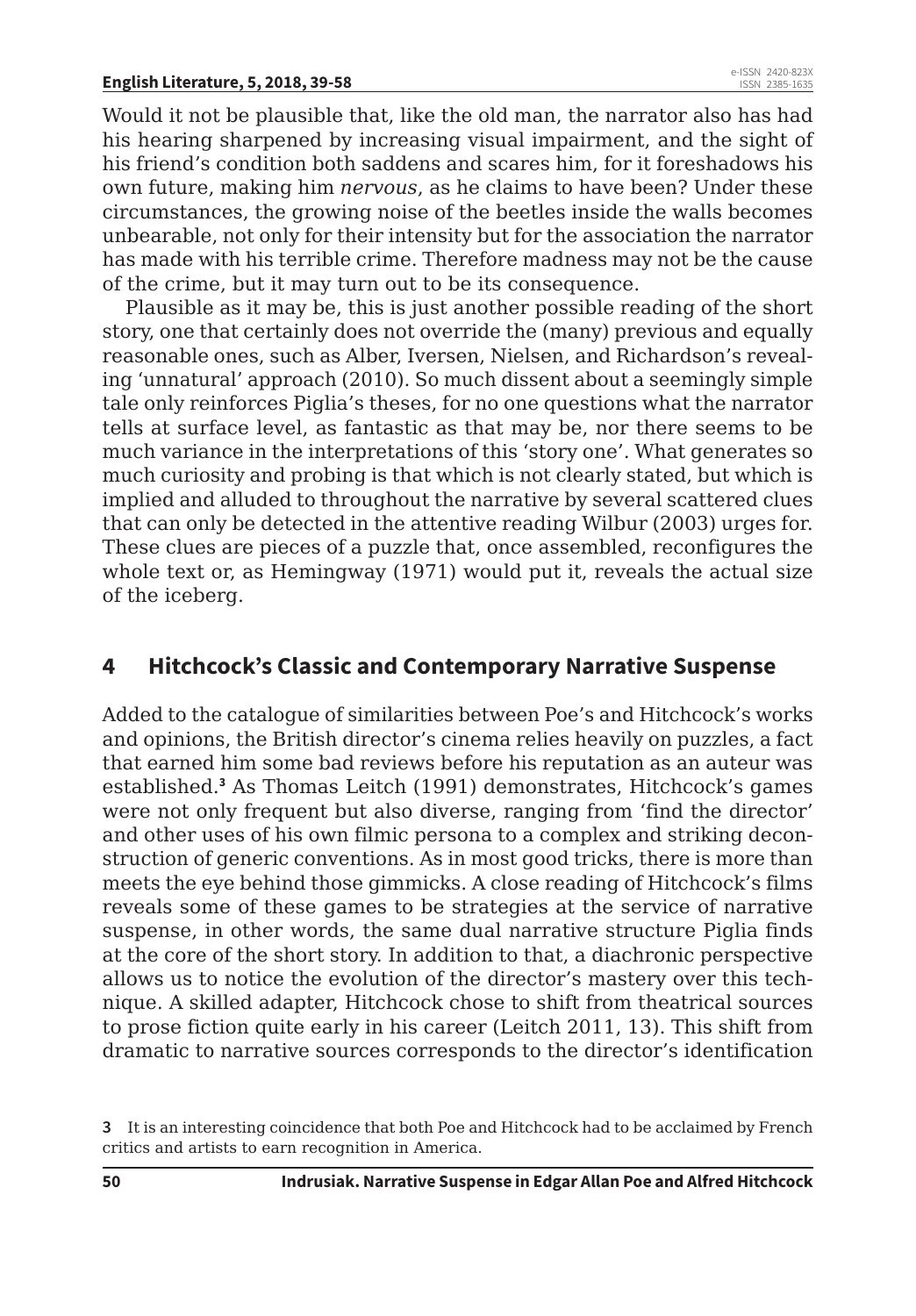with the thriller as his signature genre, a defining moment for his authorial voice and his narrative style. *The Lodger* (1927) has been regarded by critics and by Hitchcock himself as the first truly Hitchcockian film. Though it brings in many of the themes the director would recurrently explore later in his career, it is in narrative technique that it really innovates. According to William Rothman (2012, 7), *The Lodger* establishes Hitchcock's identity both thematically and stylistically with ingenious and intricate uses of découpage, the trademark of his filmic writing. Already in this early silent masterpiece Hitchcock exercises his skills in narrative suspense and public manipulation:

*The Lodger* is the model for the self-conscious Hitchcock narrative that acknowledges its own indirectness and its practice of withholding information. In it, the author's relationship with the viewers comes to the fore. The film's story about its lodger is also a story about the camera; the camera's presentation of the lodger is also its presentation of itself. [...] *The Lodger* is also not a conventional detective story. We cannot glean the lodger's secret by careful attention to clues strewn about the narrative. The author has planted clues to the lodger's mysterious nature, but they do not allow us to deduce his story; all they reveal is how well Hitchcock keeps a secret. (Rothman 2012, 17)

Like Poe's narrators, Hitchcock's camera calls attention to itself, to its points of view and, at times, to its own unreliability, as in the famous 'false flashback' scene in *Stage Fright*. This "double dealing game", as David Richter puts it (2005), was received as a cheat by the film's original audience, but it seems to have been domesticated by contemporary viewers, who seem to have grown accustomed to deceitful narratives. The director's camera-narrator tells us where and when to direct our gaze, but its motivations in so doing are never quite explicit. By presuming that consciously made narrative options are simply 'natural' ways of telling a story, viewers often miss the second story line the author keeps subtly pointing to. In *Rear Window*, for example, the busybody camera gives us a glimpse of the neighbourhood and then pans over Jefferies's apartment to tell us what is happening *in* there. It is only after Jeff is awake, fearful of the inevitable next steps of his love life, that the camera sympathises with his point of view, focusing on the bored and eventually tragic married life of the Thorwalds rather than on beautiful Miss Torso, a much more plausible object of voyeuristic observation not only for her physical attributes, but also for the position of her windows, right across from Jefferies's own. The fact that the camera can and does move outside the apartment yet chooses to remain inside, next to Jefferies, for most of the film is clear indication that it has another agenda, one that goes beyond solving the mystery around Mrs. Thorwald. Its motivations become clear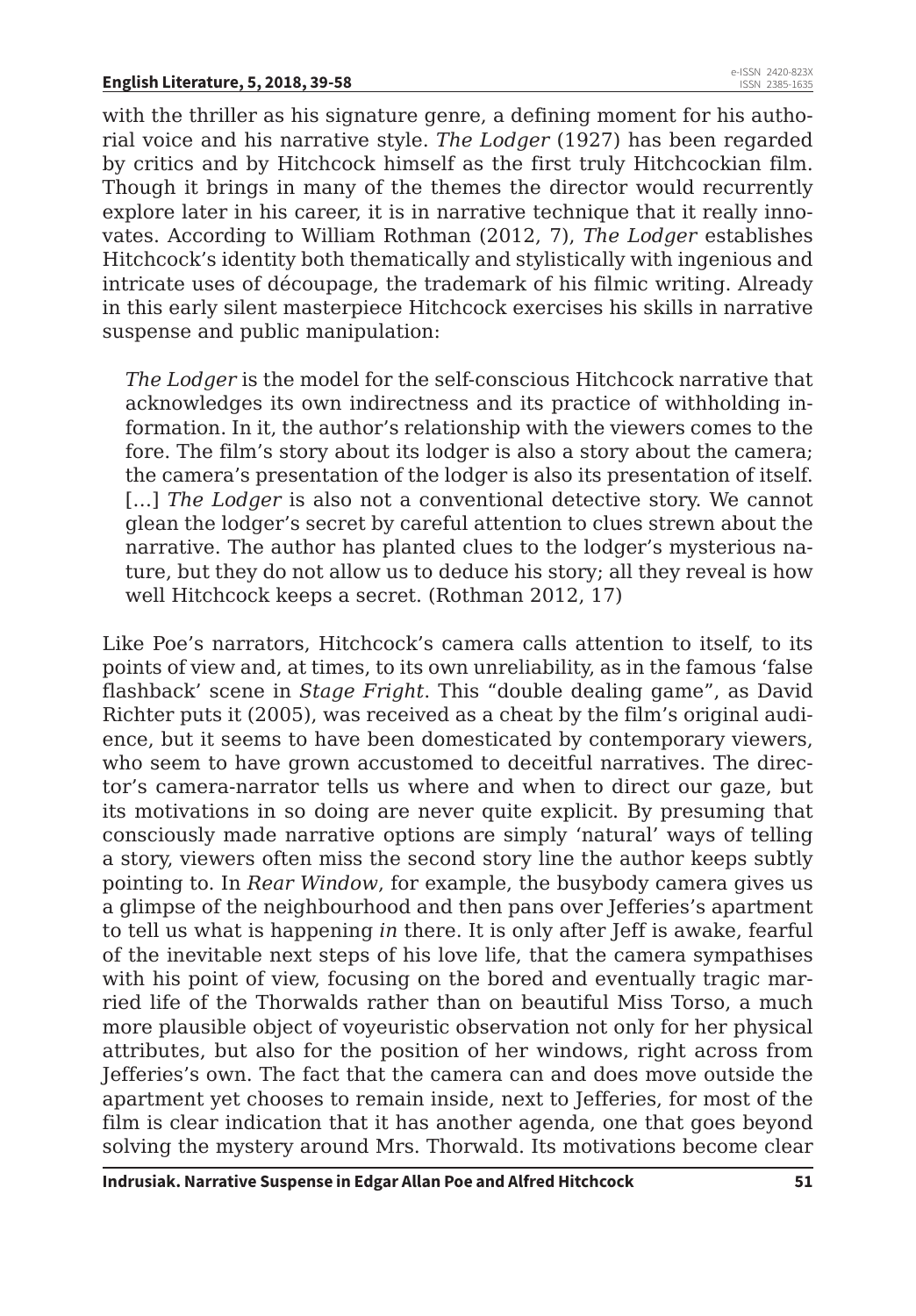when it decides to close the narrative by showing us a very comfortable Lisa Fremont switch her reading from *Beyond the High Himalayas* to a *Harper's Bazaar* issue while Jefferies sleeps, a perfect visual synthesis of the development she had throughout the story right before Jefferies's sceptical eyes. It is this insistence of the camera that remains close to the events of its interest, rather than following Thorwald and solving the murder case once and for all, that significantly enhances the tension between the two stories and creates suspense out of what would otherwise be a much simpler mystery film.

The same pattern may be observed in many other Hitchcock's films, with varying degrees of success. Like *The Lodger* and *Rear Window*, *The Wrong Man*, *Psycho*, *The Birds* and *Vertigo* also deal with the technical difficulties of telling two stories in one, many times resorting to a filmic equivalent to Poe's fixed focalisation, which results in a biased or partial account of events. However, not all of Hitchcock's suspense films display Poe's 'classic' formula. *The Birds*, for example, follows the same narrative scheme identified by Piglia in contemporary short stories, in which the two stories are told simultaneously and the tension between them remains unresolved. Though Hitchcock did not explicitly address this aspect of a dual narrative creating suspense, in his discussions about filmmaking, he certainly hinted at it when he defended the use of the so-called 'MacGuffin', a narrative gimmick employed to divert the viewer's attention from the development of the second story line:

when he told me how idiotic he had thought our gimmick was, I answered, "Well, all it goes to show is that you were wrong to attach any importance to the MacGuffin. *Notorious* was simply the story of a man in love with a girl who, in the course of her official duties, had to go to bed with another man and even had to marry him. That's the story". (Truffaut 1985, 168-9)

In *The Birds*, the MacGuffin is raised to the status of protagonist, lending its name to the film. However, despite the title, that which the narrator keeps pointing to is not the story of the birds and why they became aggressive; it is the story of a woman who falls in love with a man and manages not only to win his heart, but also that of his jealous mother under extraordinary circumstances. As in Poe, Hitchcock's 'second stories' are seldom quite as thrilling as the superficial ones (how can reality compete with fancy?). Yet, according to Julio Cortázar, "even a stone is interesting when it is the object of a Henry James or a Franz Kafka" (1993, 152) – and of a Poe and a Hitchcock, I would add. Numerous interpretations have been proposed to both the *The Birds* and "the Birds", as stated by the title of Morris's article (2000), and, like those different readings of Poe's *The Tell-Tale Heart*, many of them are appropriate. Unlike Poe's tale, however,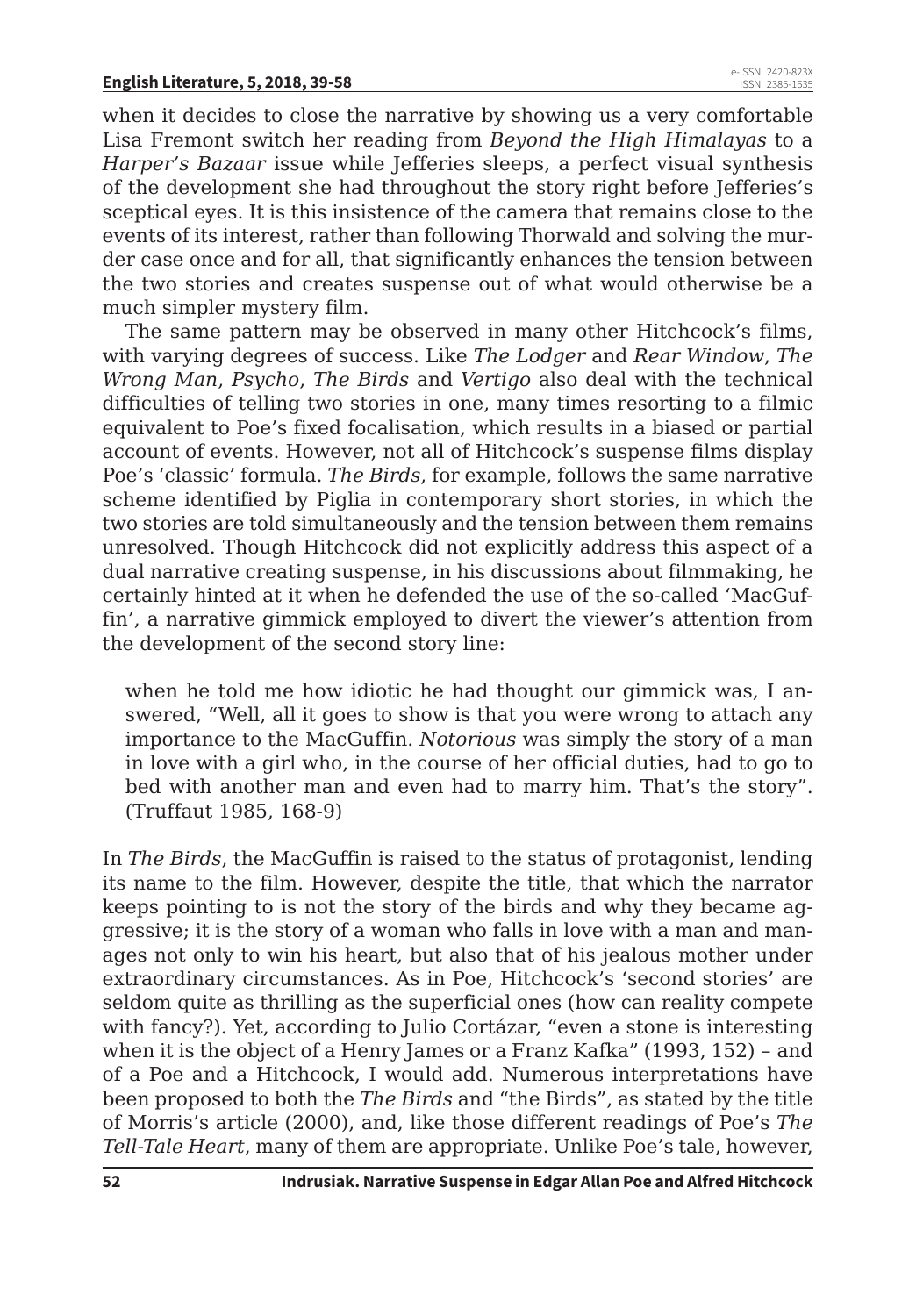the enigma of the film does not lie in the second story, but in the first one, the story at surface level and blatantly referred to in the title, but never fully explained or concluded. With a nightmarish yet at times humorous tone, Hitchcock creates gripping suspense out of an unlikely situation whose absurdity is remarked by the very characters in the story and gets away with a jaw-dropping open ending after having bolted viewers to their seats for over two minutes of 'ristle-tee, rostle-tee, now, now, now', a highly effective adaptation of Poe's manipulation of narrative time. Hitchcock's boldness in allowing the open ending of his film indicates that he departs from Poe's classic style of narrative suspense to experiment with more modern and subtle narrative constructions in which tension is built and never released with a surprising denouement. Though one might believe this to be a sign of the director's maturity as a storyteller, the culmination of a long career, his interview to Truffaut reveals that the desire for a plot with unreleased tension had been in his head ever since the making of *The Lodger*:

in a story of this kind I might have liked him to go off in the night, so that we would never really know for sure. But with the hero played by a big star, one can't do that. You have to clearly spell it out in big letters: "He is innocent". (Truffaut 1985, 43)

It is reasonable to conclude, then, that the forty-year span between Hitchcock's first wishes for open-endedness and its accomplishment do not stand for a switch in narrative orientation. It was the time it took him to become independent as director and producer of his own projects, therefore free to bend and play with Hollywood conventions. However, despite this freedom, Hitchcock, like Poe, always had the audience in mind, so his experimentalism was often curbed by a certain didacticism that ensured no viewers would be left behind in following his narratives. Though *The Birds* stands out among the director's films as his most overt violation of this general rule, the didactic touch may be found in his most celebrated masterpiece, *Psycho* (1960), where an 'ex-machina' psychiatrist explains Norman Bates's pathology in layman's terms. In the light of Piglia's theses, the function of the psychiatrist was to make sure the second story would be properly understood by audiences that, back in 1960, were not as used as we are to such abrupt, surprising and disturbing audiovisual revelations of Poesque doppelgangers. It should be noted, though, that this bit of didacticism, soothing as it may be to the average movie-goer, might be another double-edged Hitchcockian trick. As Rothman puts it,

[i]n a Hitchcock film it is always a mistake, however, to assume the veracity of a psychiatrist's explanation. At the end of *Psycho*, for example, one assumes at one's peril that the psychiatrist gets it right, that it really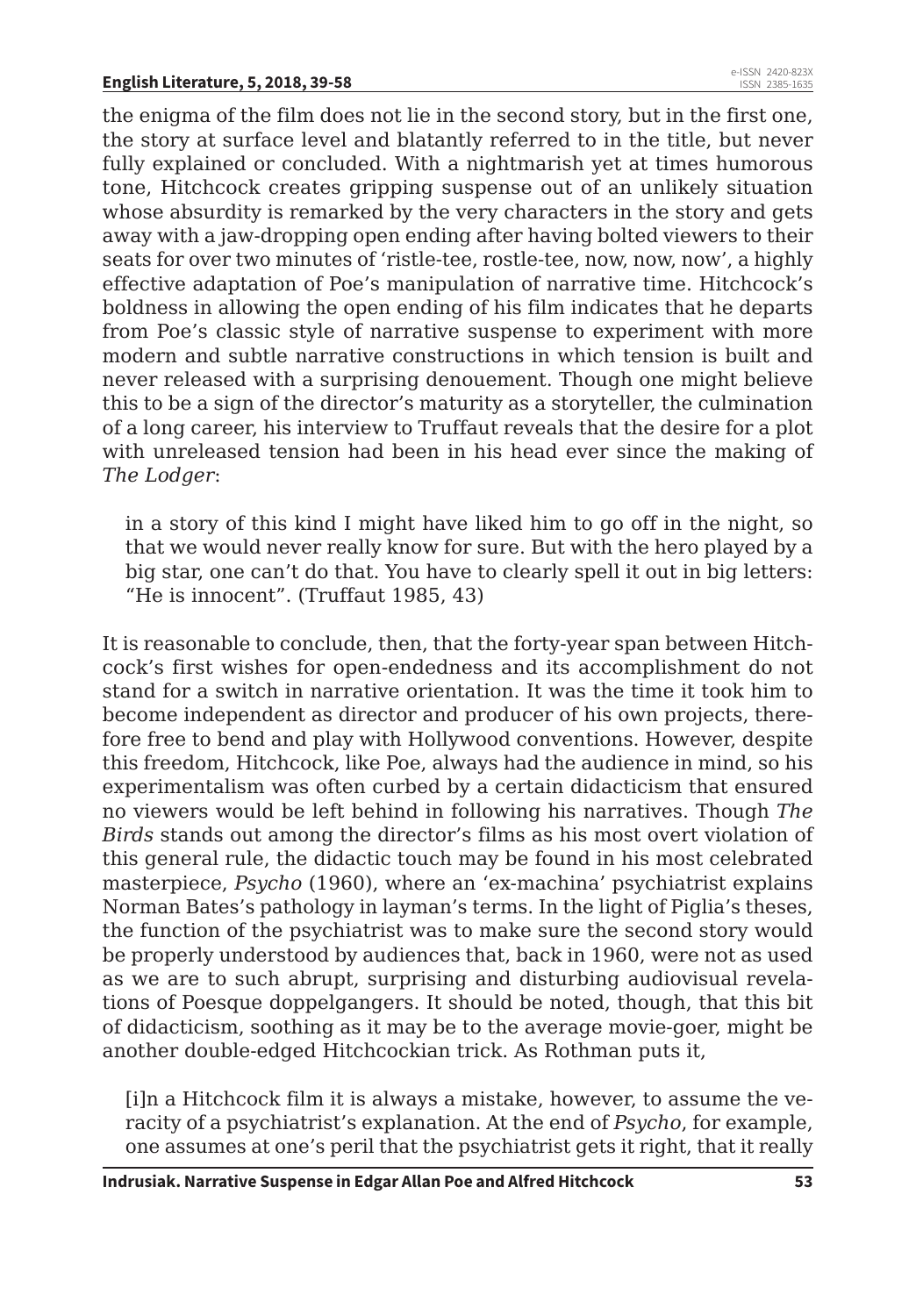

Figure 1. Norman and Mother superimposed in *Psycho*. Dir. Alfred Hitchcock. © Universal Pictures, USA, 1960

is 'Mother', not Norman, who has filled him in on the situation; thus, we err if we simply take for granted that it is 'Mother' who is casting that villainous grin directly to the camera. (Rothman 2014, 125)

After all, why would a director so strongly committed to visual storytelling, a champion of formalist montage who reluctantly added sound to his films out of circumstantial impositions, append such an awkward scene in which the previous events, all masterfully *shown*, are explained verbally? If clarification is needed, why did he not provide it visually through a flashback sequence? Such a verbal supplement is perplexing in *Psycho*, which is a film completely controlled by Hitchcock, who would not have to make concessions to studio bureaucrats of the kind of the 'collage ending' added to *The Wrong Man* that (artificially) attenuates the tragedy of its protagonists, the Balestreros.**<sup>4</sup>** Yet, it is precisely Hitchcock's belief in the supremacy of the visual over the auditive in film narratives that suggests that behind the psychiatrist's verbal explanation there may be a totally different story, one that will not be told verbally, but which is definitely hinted at by the superimposition of Anthony Perkins' disturbing smile and 'Mother's' image.

**<sup>4</sup>** Donald Spoto (1992, 257) states that the information that Rose Balestrero recovered after two years in the sanatorium and that the family moved to Florida, where they lived 'happily ever after' was false and was imposed on Hitchcock to attenuate the tragic ending, unbecoming in a commercial film. Hitchcock is said to have vehemently objected this interference, but to no avail.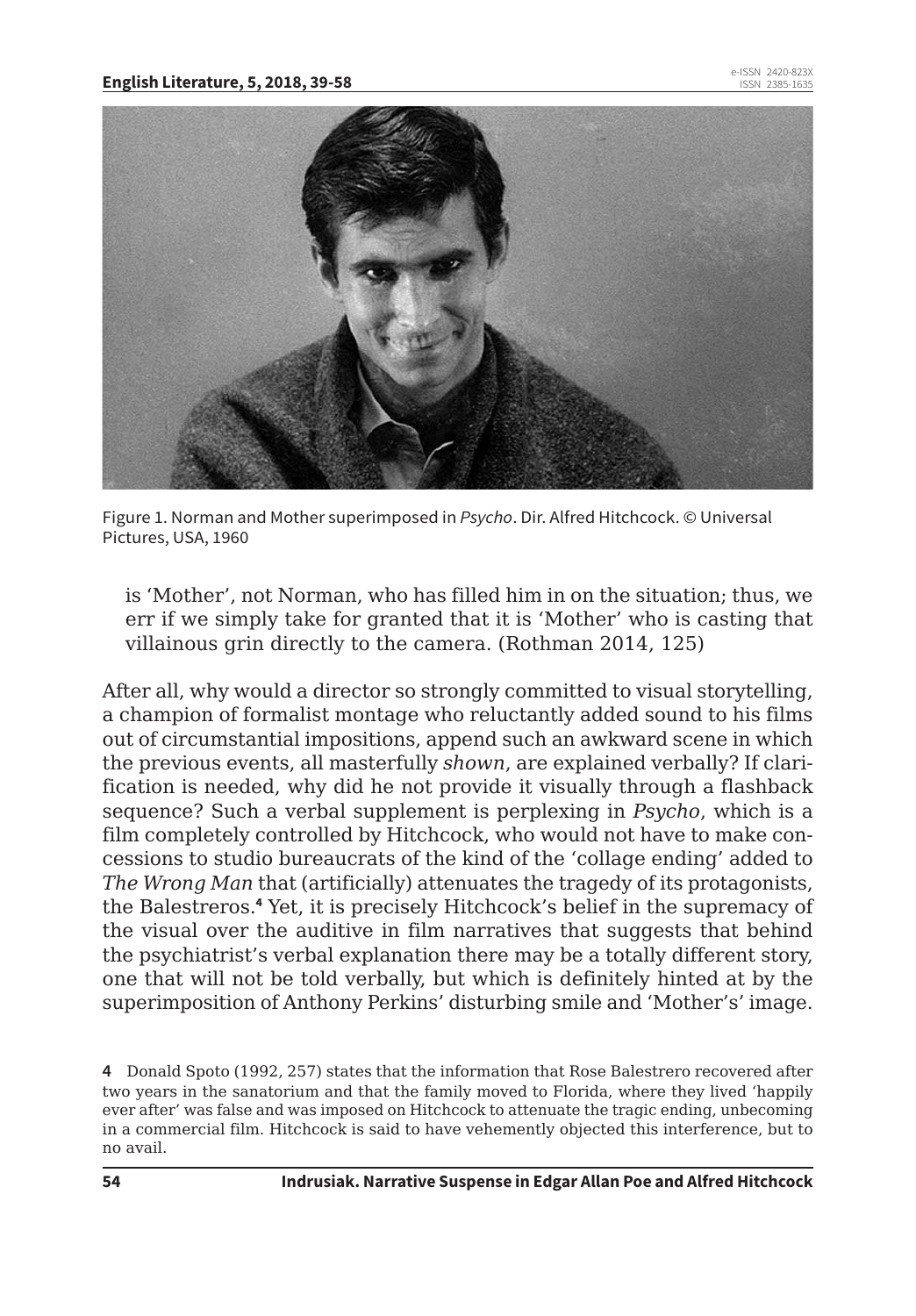The impact of the visual image (fig. 1) undoes the reassuring tone of the medical explanation and of 'Mother's' statement that she "couldn't hurt a fly". The dissociation between visual and auditive tracks, a highly effective and clever trick used by Hitchcock in his very first 'talkie', *Blackmail* (1929) and perfected along his career, mirrors the dual narrative structure implemented to conceal the story of Bates's double personality, generating tension, a disquieting effect that lingers beyond the denouement. Like Poe's description of Ligeia, Hitchcock's visual account seems at odds with what is being told verbally, signalling to the attentive viewer that the detailed and realistic portrait hides much more than meets the eye.

## **5 Conclusions**

Poe's and Hitchcock's systematic use of narrative suspense does not account for a new genre; it is only a strategy for building tense, twofold narrative structures. Though both authors perfected this strategy in stories of scary and mysterious nature, they also exercised it in works of much lighter tone, texts that do not address superstitious, unnatural or disturbing themes and images, demonstrating that narrative suspense neither depends on, nor derives from gothic *topoi*, but simply works beautifully when associated to them to instill fear and alarm. According to Ricardo Piglia, this strategy is at the core of the short story, both behind Poe's shocking and surprising denouements and Chekhov's impressionist fictional prose. Despite Hitchcock's attempts to downplay Poe's influence on his work, by building narrative suspense in his films, he approaches the structure of the short story and in so doing, approaches Poe. Similarly, narrative suspense in film is not restricted to Hitchcock's oeuvre. A list posted on the International Movie Database appointing "The best Hitchcockian movies not directed by Hitchcock" (2014)**<sup>5</sup>** gives us clear indication that the British director's narrative style has become central to the thriller, as central as Poe is to short-story theory, criticism, and practice. Therefore, many so-called Hitchcockian films might be also viewed as Poesque, for their use of narrative suspense as a strategy to balance narrative complexity and puzzling entertainment, an effort deeply rooted in the rich tradition of the short story, regardless of the presence of gothic *topoi*.

**<sup>5</sup>** URL http://www.imdb.com/list/ls071418428/ (2019-02-20).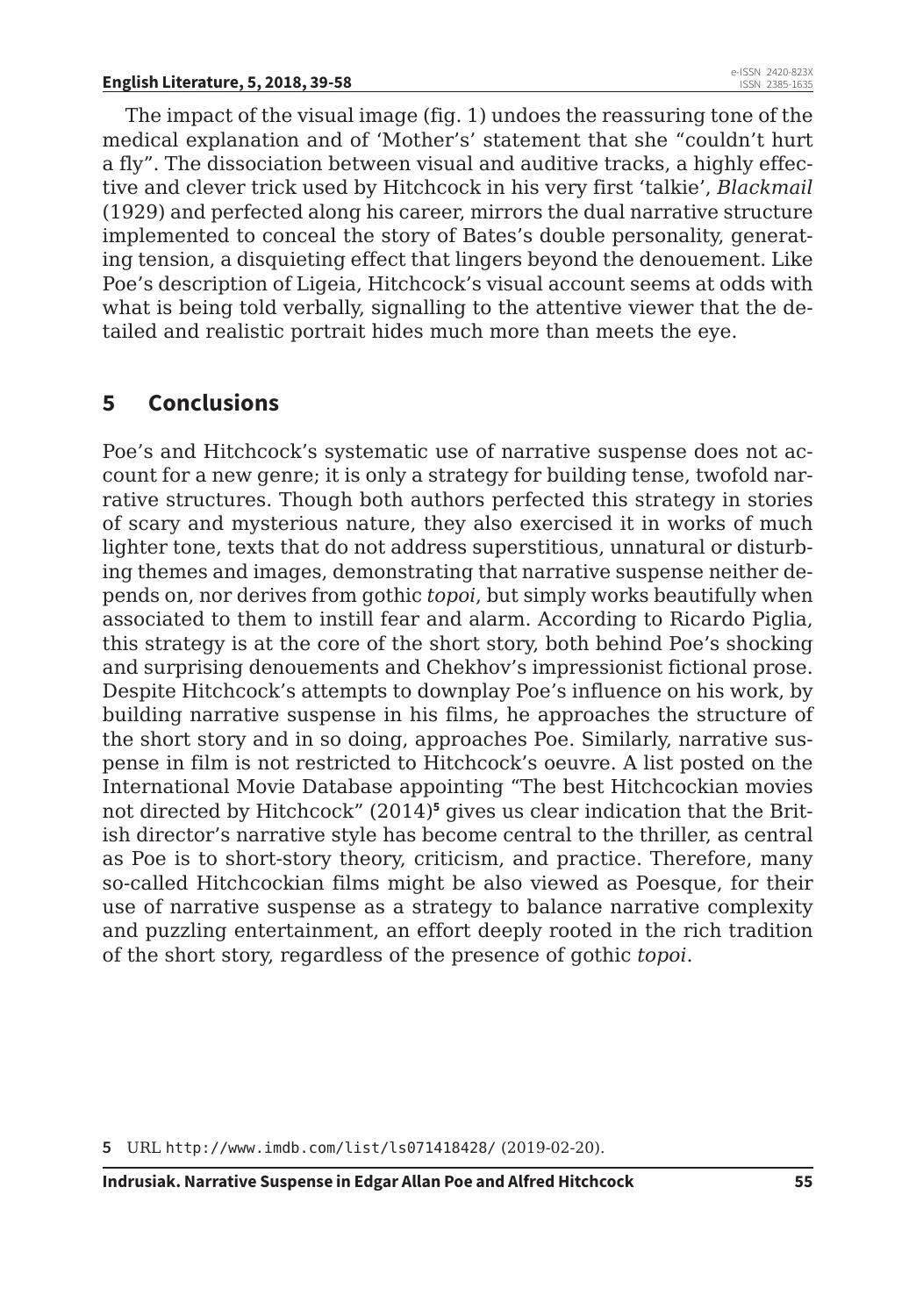#### **Bibliography**

- Alber, Jan et al (2010). "Unnatural Narratives, Unnatural Narratology: Beyond Mimetic Models". *Narrative*, 18(2), 113-36. DOI http://doi. org/10.1353/nar.0.0042.
- Benfey, Christopher (1993). "Poe and the Unreadable: *The Black Cat* and *The Tell-Tale Heart*". Silverman, Kenneth (ed.), *New Essays on Poe's Major Tales*. Cambridge: Cambridge University Press, 27-44.
- Bloom, Harold (1973). *The Anxiety of Influence: A Theory of Poetry*. New York: Oxford University Press.
- Cortázar, Julio (1993). *Valise de Cronópio*. São Paulo: Perspectiva.
- Eliot, T.S. (1949). "From Poe to Valéry". *The Hudson Review*, 2(3), 327-42. DOI http://doi.org/10.2307/3847788.
- Hemingway, Ernest (1971). *Death in the Afternoon*. Harmondsworth: Penguin.
- Hitchcock, Alfred (1997). "Why I'm Afraid of the Dark". Gotlieb, Sidney (ed.), *Hitchcock on Hitchcock: Selected Writings and Interviews*. Los Angeles: University of California Press, 142-5.
- Kaplan, Louise (1993). "The Perverse Strategy in 'The Fall of the House of Usher'". Silverman, Kenneth (ed.), *New Essays on Poe's Major Tales*. Cambridge: Cambridge University Press, 45-64.
- KyaBakwaasHai (2014). *Hitchcockian Movies: The Best Hitchcockian movies not Directed by Alfred Hitchcock*. URL http://www.imdb.com/list/ ls071418428/ (2018-09-10).
- Leitch, Thomas (1991). *Find the Director and Other Hitchcock Games*. Athens (USA): University of Georgia Press.
- Leitch, Thomas (2011). "From Stage to Screen". Barton Palmer, Robert; Boyd, David (eds), *Hitchcock at the Source: The Author as Adaptor*. Albany (NY): SUNY Press, 11-32.
- May, Charles (1994). *The New Short Story Theories*. Athens (US): Ohio University Press.
- Morris, Christopher (2000). "Reading the Birds and *The Birds*". *Literature/Film Quarterly*, 28(4), 250-8. URL http://www.jstor.org/stable/43797000 (2019-02-20).
- Olson, Greta (2003). "Reconsidering Unreliability: Fallible and Untrustworthy Narrators". *Narrative*, 11(1), 93-109. URLhttps://doi.org/10.1353/ nar.2003.0001 (2019-02-20).
- Peeples, Scott (2004). *The Afterlife of Edgar Allan Poe*. Rochester (NY): Camden House.
- Peeples, Scott (2002). "Poe's 'Constructiveness' and *The Fall of the House of Usher*". Hayes, Kevin (ed.), *The Cambridge Companion to Edgar Allan Poe*. Cambridge: Cambridge University Press, 178-90. DOI https://doi. org/10.1017/ccol0521793262.012.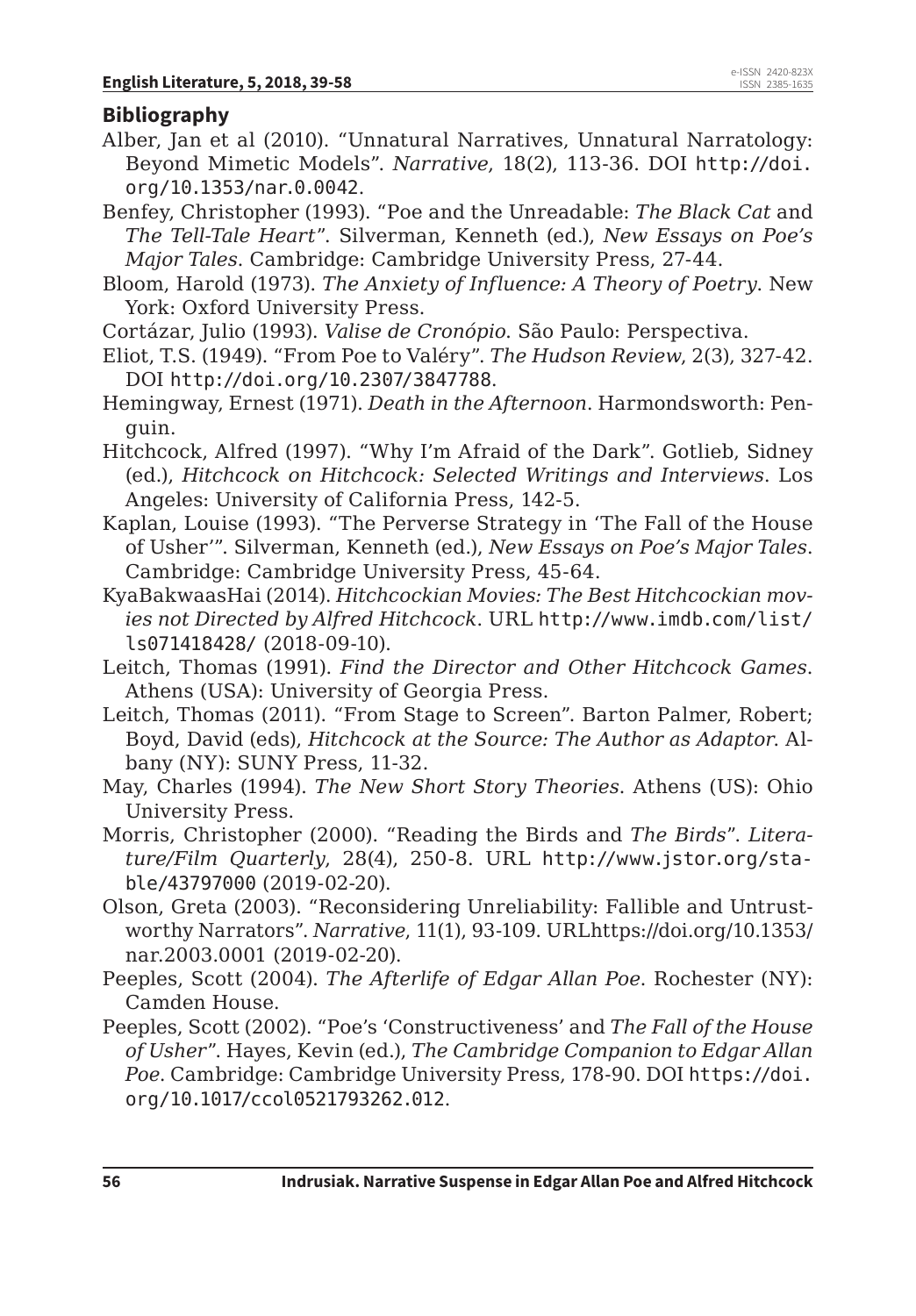- Perry, Dennis R. (1996). "Imps of the Perverse: Discovering the Poe/Hitchcock Connection". *Literature/Film Quarterly*, 24(4), 393-9. URL http:// www.jstor.org/stable/43796752 (2019-02-20).
- Perry, Dennis R. (2003). *Hitchcock and Poe: The Legacy of Delight and Terror*. Lanham: Scarecrow Press.
- Phelan, James (2007). "Rhetoric/ethics". Herman, David (ed.), *The Cambridge Companion to Narrative*. Cambridge: Cambridge University Press, 203-16. DOI https://doi.org/10.1017/ccol0521856965.014.
- Piglia, Ricardo (2011). "Theses on the Short Story". *New Left Review*, 70. URL https://newleftreview.org/II/70/ricardo-piglia-theseson-the-short-story (2019-02-20).
- Poe, Edgar Allan (2004). *The Selected Writings of Edgar Allan Poe*. Edited by G.R. Thompson. New York: W.W. Norton & Co.
- Richter, David (2005). "Your Cheatin' Art: Double Dealing in Cinematic Narrative". *Narrative*, 13(1), 11-28. DOI http://doi.org/10.1353/ nar.2005.0006.
- Rothman, William (2012). *Hitchcock: The Murderous Gaze*. Albany (NY): SUNY Press.
- Rothman, William (2014). *Must We Kill the Thing We Love? Emersonian Perfectionism and the Films of Alfred Hitchcock*. New York: Columbia University Press.
- Simper, DeLoy (1975). "Poe, Hitchcock, and the Well-Wrought Effect". *Literature/Film Quarterly*, 3(3), 226-31. URL http://www.jstor.org/ stable/43795622 (2019-02-20).
- Spoto, Donald (1992). *The Art of Alfred Hitckcock: Fifty Years of His Motion Pictures*. New York: Anchor Books.
- Sternberg, Meir (1992). "Telling in Time (II): Chronology, Teleology, Narrativity". *Poetics Today*, 13(3), 463-541. DOI https://doi. org/10.2307/1772872.
- Truffaut, François (1985). *Hitchcock*. New York: Simon & Schuster.
- Twiggar, Beth (2015). "Hitchcock, Master Maker of Mystery". Gotlieb, Sidney (ed.), *Hitchcock on Hitchcock: Selected Writings and Interviews*, vol. 2. Los Angeles: University of California Press, 61-5.
- Wilbur, Richard; Cantalupo, Barbara (2003). "Interview with Richard Wilbur". *The Edgar Allan Poe Review*, 4(1), 68-86. URL http://www. jstor.org/stable/41506167 (2019-02-20).
- Zimmerman, Brett (2005). *Edgar Allan Poe: Rhetoric and Style*. Montreal: McGill-Queen's University Press.

## **Cited Films**

Hitchcock, Alfred (dir.) [1960] (1999). *Psycho*. Universal Pictures.